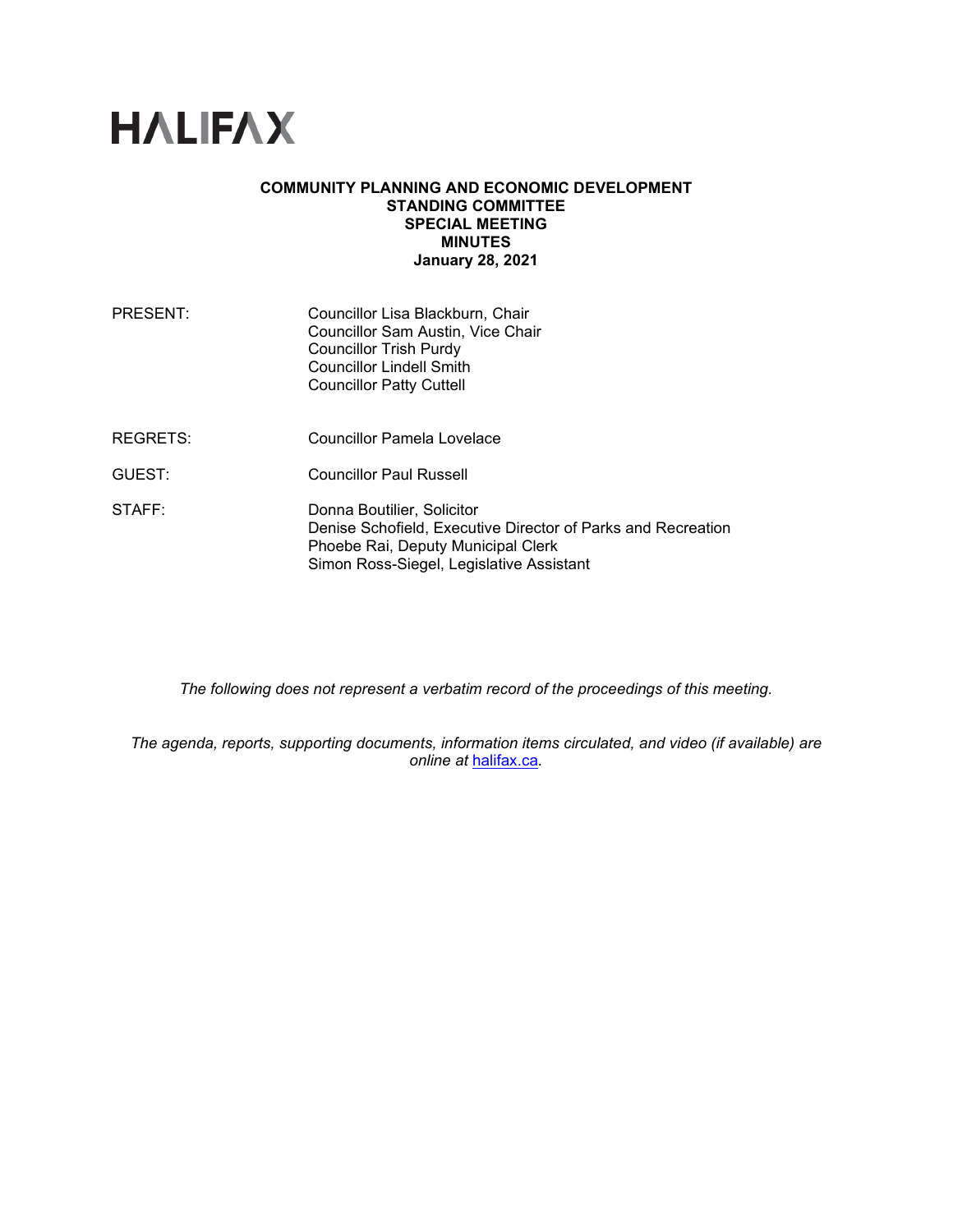*The meeting was called to order at 10:01 a.m. and adjourned at 11:36 a.m.*

# **1. CALL TO ORDER**

The Chair called the meeting to order at 10:01 a.m.

# **2. APPROVAL OF MINUTES – December 9, 2020**

MOVED by Councillor Purdy, seconded by Councillor Smith

## **THAT the minutes of December 9, 2020 be approved as presented.**

## **MOTION PUT AND PASSED.**

## **3. APPROVAL OF THE ORDER OF BUSINESS AND APPROVAL OF ADDITIONS AND DELETIONS**

Councillor Cuttell requested that Information Item 2. Halifax Green Network Plan 2020 Annual Progress Report be brought forward to discussion at the February 18, 2021 meeting of the Standing Committee.

MOVED by Councillor Purdy, seconded by Councillor Austin

## **THAT the agenda be approved as presented.**

## **MOTION PUT AND PASSED.**

**4. BUSINESS ARISING OUT OF THE MINUTES – NONE**

- **5. CALL FOR DECLARATION OF CONFLICT OF INTERESTS – NONE**
- **6. MOTIONS OF RECONSIDERATION – NONE**
- **7. MOTIONS OF RESCISSION – NONE**
- **8. CONSIDERATION OF DEFERRED BUSINESS – NONE**
- **9. NOTICES OF TABLED MATTERS – NONE**

**10. CORRESPONDENCE, PETITIONS & DELEGATIONS 10.1 Correspondence – None** 

**10.2 Petitions – None**

**10.3 Presentations 10.3.1 Neptune Theater Covid-19 Response –** *Lisa Bugden, General Manager, Neptune Theatre*

The following was before the Standing Committee:

- A presentation request dated November 11, 2020
- A presentation on Neptune Theater Covid-19 Response

Lisa Bugden, General Manager, and Jeremy Webb, Artistic Director, provided the Standing Committee with a presentation on Neptune Theater's evolving business model and response to the public health pandemic. Highlights of the presentation included:

- The theater's current financial position
- Community work and the use of digital platforms in the context of the pandemic
- A request for emergency relief

Following discussion, Standing Committee proposed that the presenters be forwarded to make a request to present before the Audit & Finance Standing Committee.

The Chair thanked the presenter for the presentation.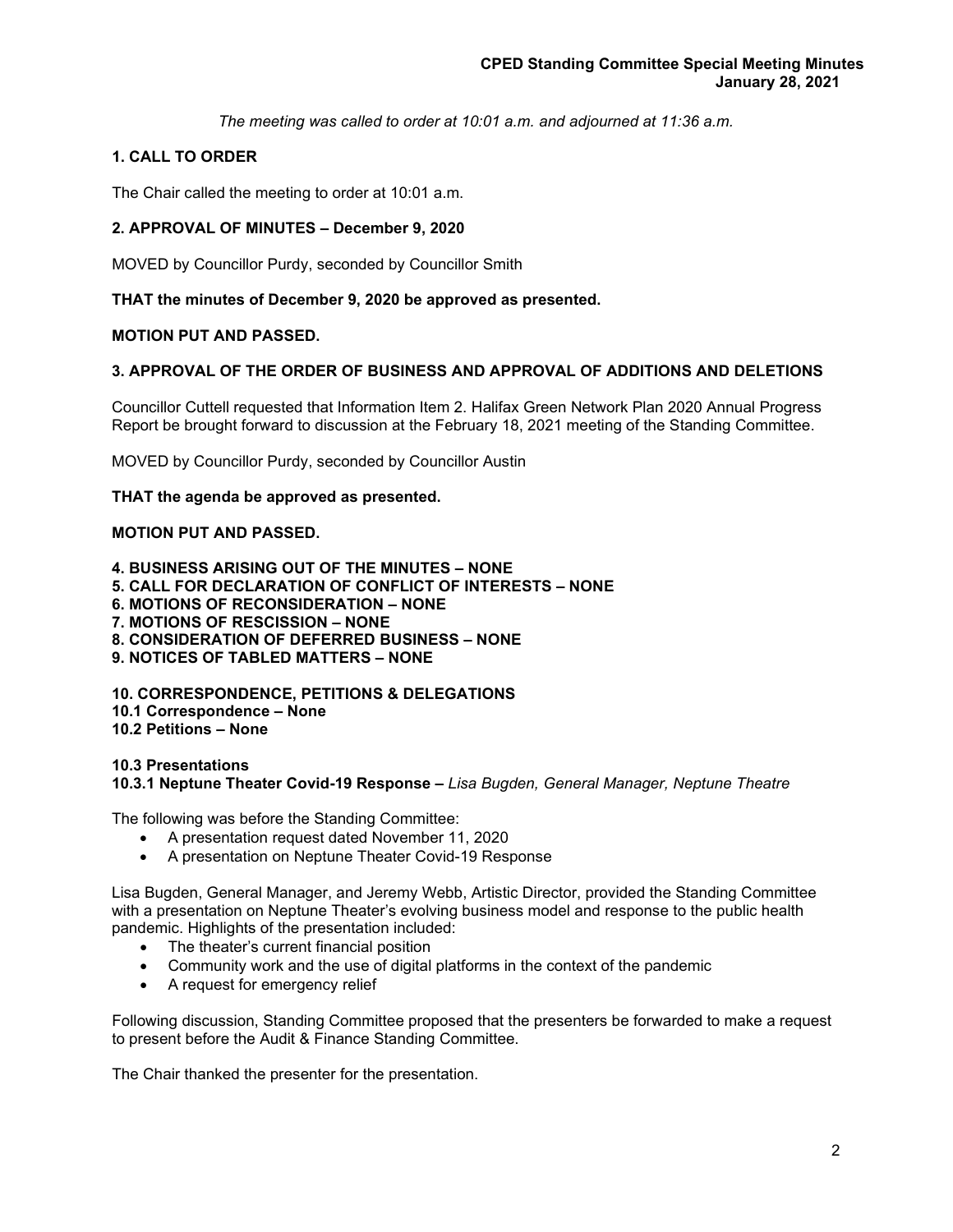**10.3.2 Fair Wage/Living Wage Framework –** *Melody Hillman, Acting President and CEO of the Construction Industry of Nova Scotia, Grant Feltmate, Executive Director of the Nova Scotia Road Builders Association, Karen Slaunwhite, Executive Director of the Nova Scotia Home Builders Association*

The following was before the Standing Committee:

- A presentation request dated January 11, 2021
- A presentation on the Fair Wage/Living Wage Framework

Melody Hillman, Acting President and CEO of the Construction Industry of Nova Scotia, Grant Feltmate, Executive Director of the Nova Scotia Road Builders Association, Karen Slaunwhite, Executive Director of the Nova Scotia Home Builders Association, and Duncan Williams, President & CEO of the Construction Association of Nova Scotia, provided the Standing Committee with a presentation on industry concerns relating to the Fair Wage/Living Wage Framework and answered questions from Councillors.

The Chair thanked the presenter for the presentation.

# **11. INFORMATION ITEMS BROUGHT FORWARD – NONE**

#### **12. REPORTS 12.1 STAFF 12.1.1 Halifax Regional Integrated Tourism Master Plan**

The following was before the Standing Committee:

- A staff recommendation report dated January 11, 2021
- A staff presentation

Maggie MacDonald, Manager of Regional Recreation Services, and Ross Jefferson, President and CEO of Discover Halifax, gave a presentation on the Halifax Regional Integrated Tourism Master Plan and answered questions from Councillors.

MOVED by Councillor Cuttell, seconded by Councillor Austin

**THAT Community Planning and Economic Development Standing Committee recommend that Regional Council:**

**1. endorse the Halifax Regional Integrated Tourism Master Plan (Attachment 1) presented by Discover Halifax and the municipality's related responsibilities as noted in the body of the January 11, 2021 report;**

**2. direct the CAO to work with Discover Halifax to provide annual updates to Council on the Halifax Regional Integrated Tourism Master Plan;** 

**3. direct the CAO to negotiate a new Services Agreement with Discover Halifax to reflect an expanded role for Discover Halifax that includes destination development, with the scale and scope of activity contingent on funding levels from all sources, including operational funding from HRM subject to budget approval;**

**4. request the Mayor write to the Province of Nova Scotia requesting amendments to the Halifax Regional Municipality Marketing Levy Act to remove the cap on the marketing levy; and 5. direct the CAO to negotiate a memorandum of understanding with the Hotel Association of Nova Scotia in advance of any changes to the marketing levy.**

**MOTION PUT AND PASSED.**

**12.2 MEMBERS OF STANDING COMMITTEE – NONE 12.3 COMMUNITY DESIGN ADVISORY COMMITTEE – NONE 12.4 HERITAGE ADVISORY COMMITTEE – NONE**

**13. MOTIONS – NONE**